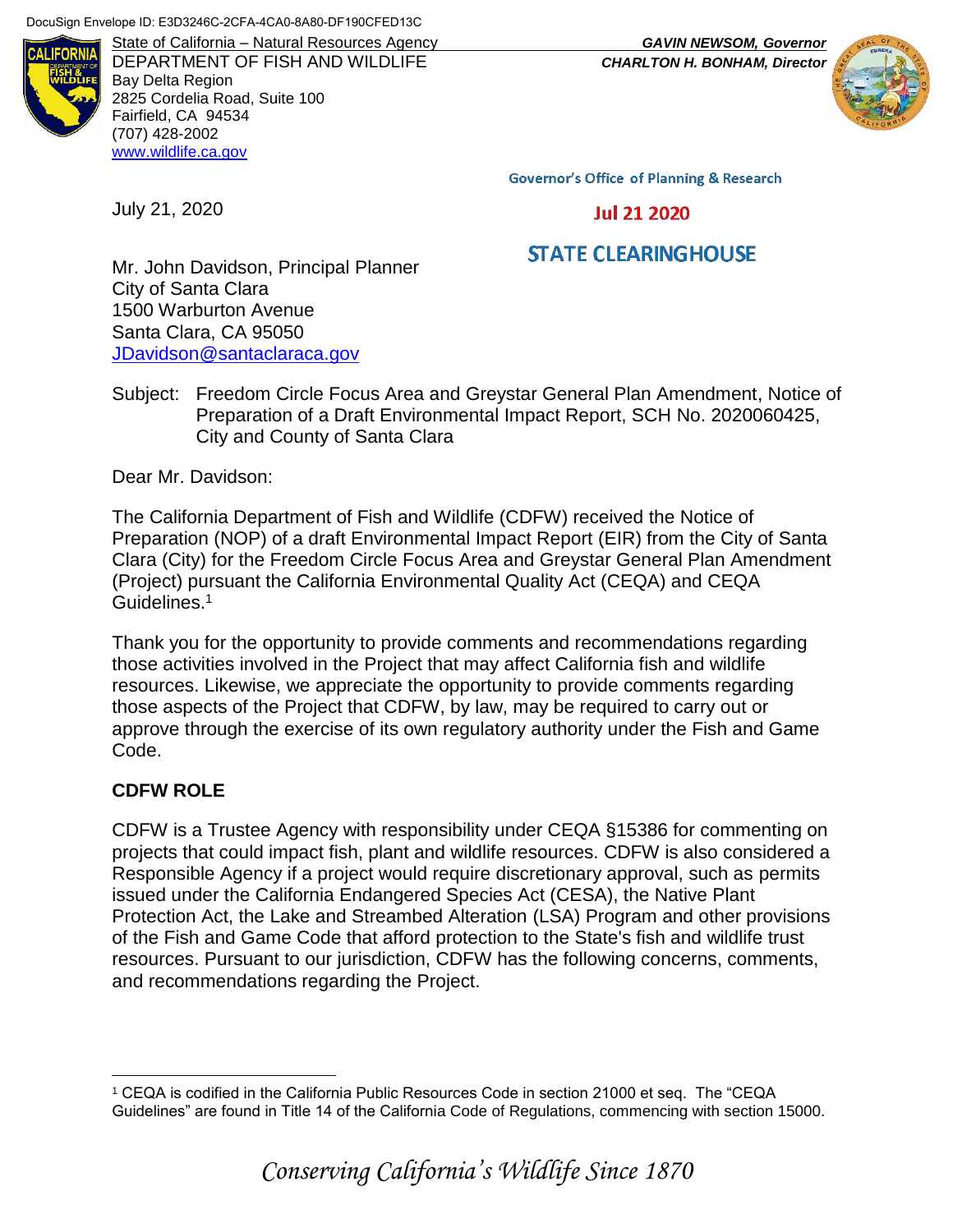#### **PROJECT DESCRIPTION SUMMARY**

**Objective:** The proposed Project is a General Plan Amendment to change the 13.3 acre Greystar site from High Intensity Office to Very High Density Residential. There would be construction of three residential buildings with a maximum height of 100 feet. Up to 2,000 square feet of retail would be constructed. There would be a two-acre public park with a connection to the San Tomas Aquino Creek trail. A vision for the Freedom Circle Focus Area is proposed to be incorporated into the General Plan. The Freedom Circle Focus Area is approximately 108 acres, including the Greystar site. Within the Freedom Circle Focus Area, there is a potential for 2,500 dwelling units and 2 million square feet of office space.

**Location:** The Freedom Circle Focus Plan Area is bounded by San Tomas Aquino Creek to the east, Great America Parkway to the west, Great America Theme Park to the north, and Highway 101 to the south. The APNs for the Greystar site are 104-40- 036 and 104-40-021. The APNs for the Freedom Circle Focus Area were not provided in the NOP.

#### **COMMENTS AND RECOMMENDATIONS**

CDFW offers the comments and recommendations below to assist the City in adequately identifying and/or mitigating the Project's significant, or potentially significant, direct and indirect impacts on fish and wildlife (biological) resources.

#### **Western Burrowing Owl Measures**

The NOP does not discuss the existing conditions within the Greystar parcels. In review of Google Maps aerials and street view, the existing condition seems to consist of open land with mowed ruderal grass and herbaceous vegetation. There are known western burrowing owl (*Athene cunicularia,* State Species of Special Concern) occurrences within two miles of the Greystar parcels (CDFW 2020) and the site could potentially contain western burrowing owl foraging or nesting habitat.

Specific information on habitat assessment, burrowing owl survey methods, buffer distances, relocation, and mitigation is provided in the *CDFW Staff Report on Burrowing Owl Mitigation*, dated March 7, 2012, and available at [https://wildlife.ca.gov/Conservation/Survey-Protocols#377281284-birds.](https://wildlife.ca.gov/Conservation/Survey-Protocols#377281284-birds)

To reduce potential impacts to burrowing owls within or adjacent to the Project area to less-than-significant levels, CDFW recommends the following mitigation measures be included in the draft EIR:

1. Habitat Assessment: A qualified biologist shall conduct a literature search for information on burrowing owl occurrences in and near the Project site. The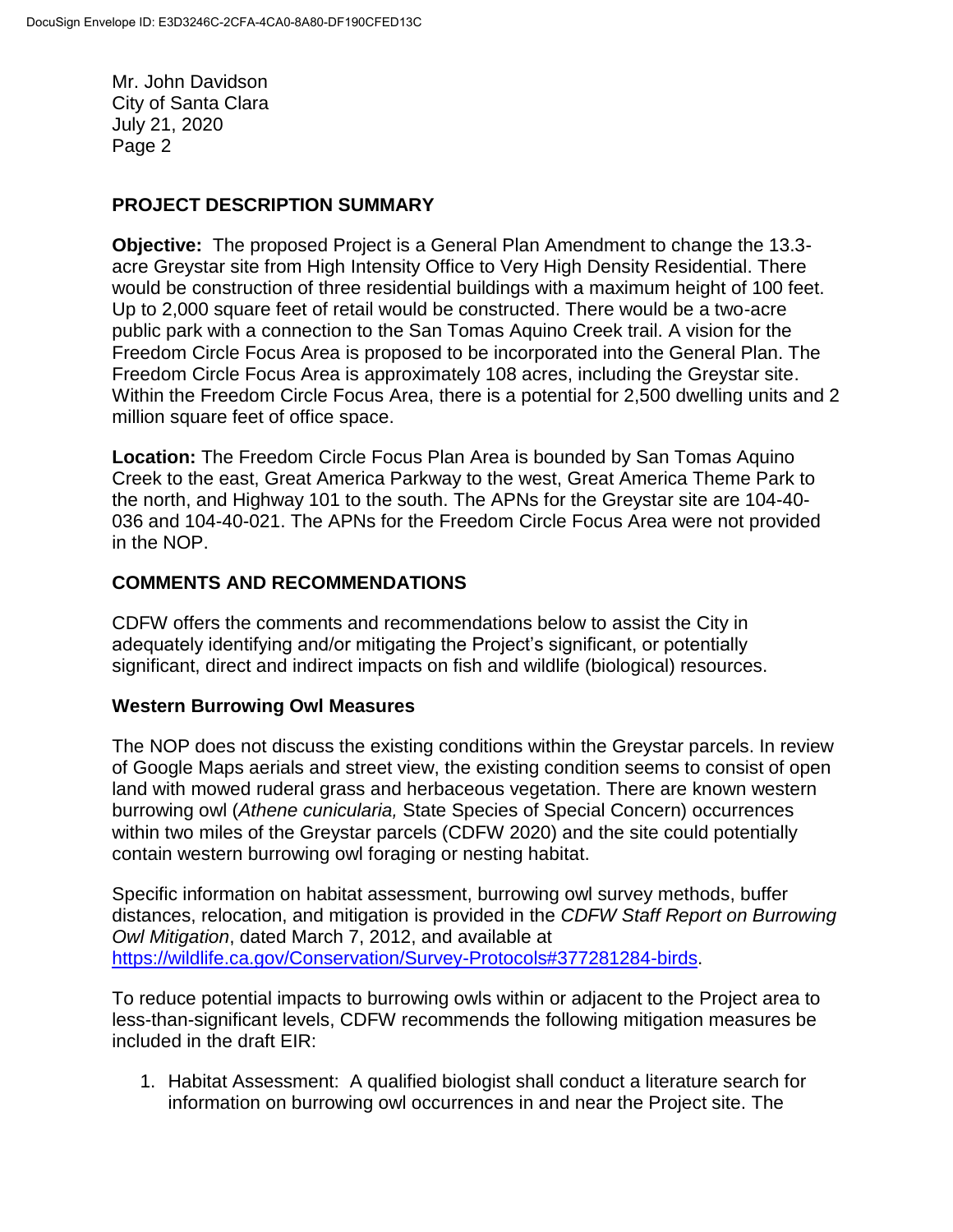> qualified biologist shall conduct a habitat assessment that includes all areas that will be directly or indirectly impacted by the Project and shall include collection of data such as vegetation type, vegetation structure, and presence of burrows.

- 2. Burrowing Owl Surveys: If western burrowing owl habitat is found, the qualified biologist shall conduct burrowing owl presence surveys. Appropriate surveys should be conducted during both the nesting season (February 1 to August 31) and overwintering period. Burrowing owl surveys shall follow protocol-level survey methodologies.
- 3. Burrowing Owl Avoidance: A protective buffer in which construction activities would not occur shall be established. Appropriate buffers typically have a 50- to 500-meter radius and vary depending on the level of disturbance and timing of construction. If the burrowing owls show signs of distress (e.g. defensive vocalizations and/or flying away from the nest), buffer distance should be increased.
- 4. Relocation and Mitigation Plan: If permanent removal of burrows cannot be avoided, the draft EIR should include measures to minimize the impacts of construction on the burrowing owl, such as passive relocation, and mitigation measures to compensate for habitat loss. Compensatory mitigation at a 3:1 ratio should be provided for burrowing owl-occupied burrows that are permanently removed. A Relocation and Mitigation Plan should be prepared in consultation with CDFW.

#### **Riparian Habitat Recommendations**

The NOP does not discuss whether or not the Project will result in direct or indirect impacts to San Tomas Aquino Creek that is located immediately adjacent to the Greystar parcels.

The draft EIR should fully analyze potential impacts to San Tomas Aquino Creek and include all appropriate and effective avoidance, minimization, and mitigation measures. CDFW recommends that any impacts to San Tomas Aquino Creek be avoided. For example, stormwater systems should connect to pre-existing systems and new stormwater outfalls to San Tomas Aquino Creek should be avoided. The NOP discusses a two-acre public park with a connection to the San Tomas Aquino Creek trail. Trail improvement often includes grading, spreading of aggregate base, paving, and other trail improvement activities. Details of construction activities should also be included in the draft EIR analysis.

Note that an LSA Agreement may be required for any activity that will substantially divert or obstruct the natural flow; change or use material from the bed, channel, or bank including associated riparian or wetland resources; or deposit or dispose of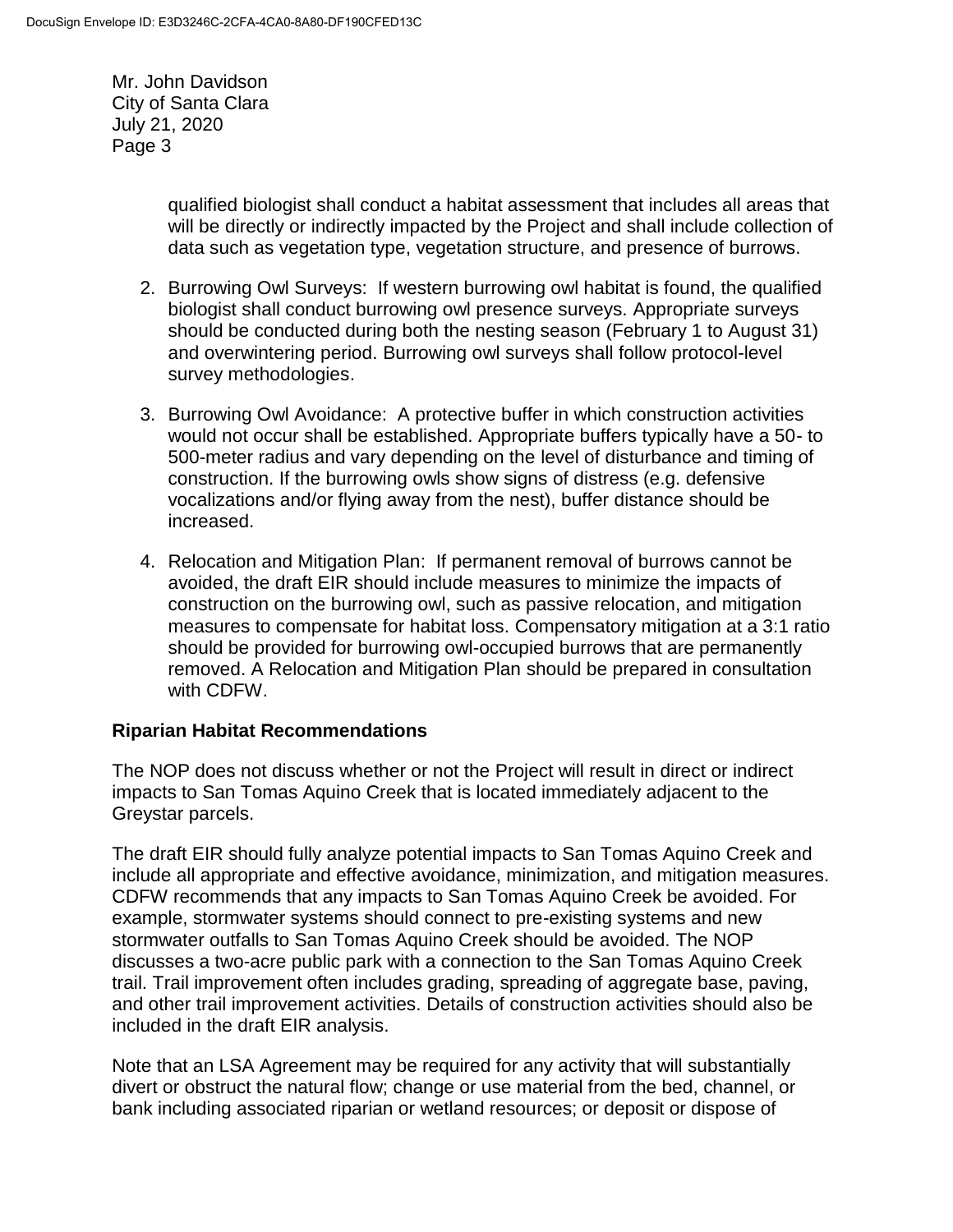material where it may pass into a river, lake or stream. If any of these activities should occur, the Project proponent should provide an LSA Notification to CDFW. For additional information, see [https://www.wildlife.ca.gov/Conservation/LSA.](https://www.wildlife.ca.gov/Conservation/LSA)

The Greystar parcels will include construction of buildings for residential and retail use, as well as a two-acre public park with a connection to the San Tomas Aquino Creek trail. CDFW recommends that measures be included in the draft EIR to minimize the potential long-term direct and indirect impacts of increased human disturbance/ degradation within San Tomas Aquino Creek and associated riparian habitats. Impacts could include trampling of vegetation, sedimentation to creek, wildlife disturbance and nest abandonment, trash, etc. Measures to avoid impacts to sensitive habitats and wildlife could include wildlife-friendly barriers, installation of signs explaining the sensitivity of aquatic and riparian habitat and that people avoid entering such habitats, implementation of a long-term trash cleanup plan, and others.

#### **Bird Nest Measures**

The NOP does not discuss what kind of physical change may occur within the portion of the Freedom Circle Focus Area that does not include the Greystar parcels. In review of Google Maps aerials, this area appears urbanized and consists of buildings and parking lots. However, trees are present throughout the urbanized area. The NOP does not specify that the proposed Project could potentially result in tree removal. Please be advised that both native and non-native trees provide nesting habitat for birds, and habitat value for other wildlife. CDFW recommends that the draft EIR include a clear analysis of potential impacts to trees located within or adjacent to the Project area, and appropriate and effective compensatory mitigation to completely offset any permanent impacts of removing trees from the Project area.

If tree removal is expected to occur, CDFW also recommends that the following protective measures be included in the draft EIR:

1. Nesting Bird Surveys: If Project-related work is scheduled during the nesting season (typically February 15 to August 30 for small bird species such as passerines; January 15 to September 15 for owls; and February 15 to September 15 for other raptors), CDFW recommends that a qualified biologist conduct two surveys for active nests of such birds within 14 days prior to the beginning of Project construction, with a final survey conducted within 48 hours prior to construction. Appropriate minimum survey radii surrounding the work area are typically the following: i) 250 feet for passerines; ii) 500 feet for small raptors such as accipiters; and iii) 1,000 feet for larger raptors such as buteos. Surveys should be conducted at the appropriate times of day and during appropriate nesting times.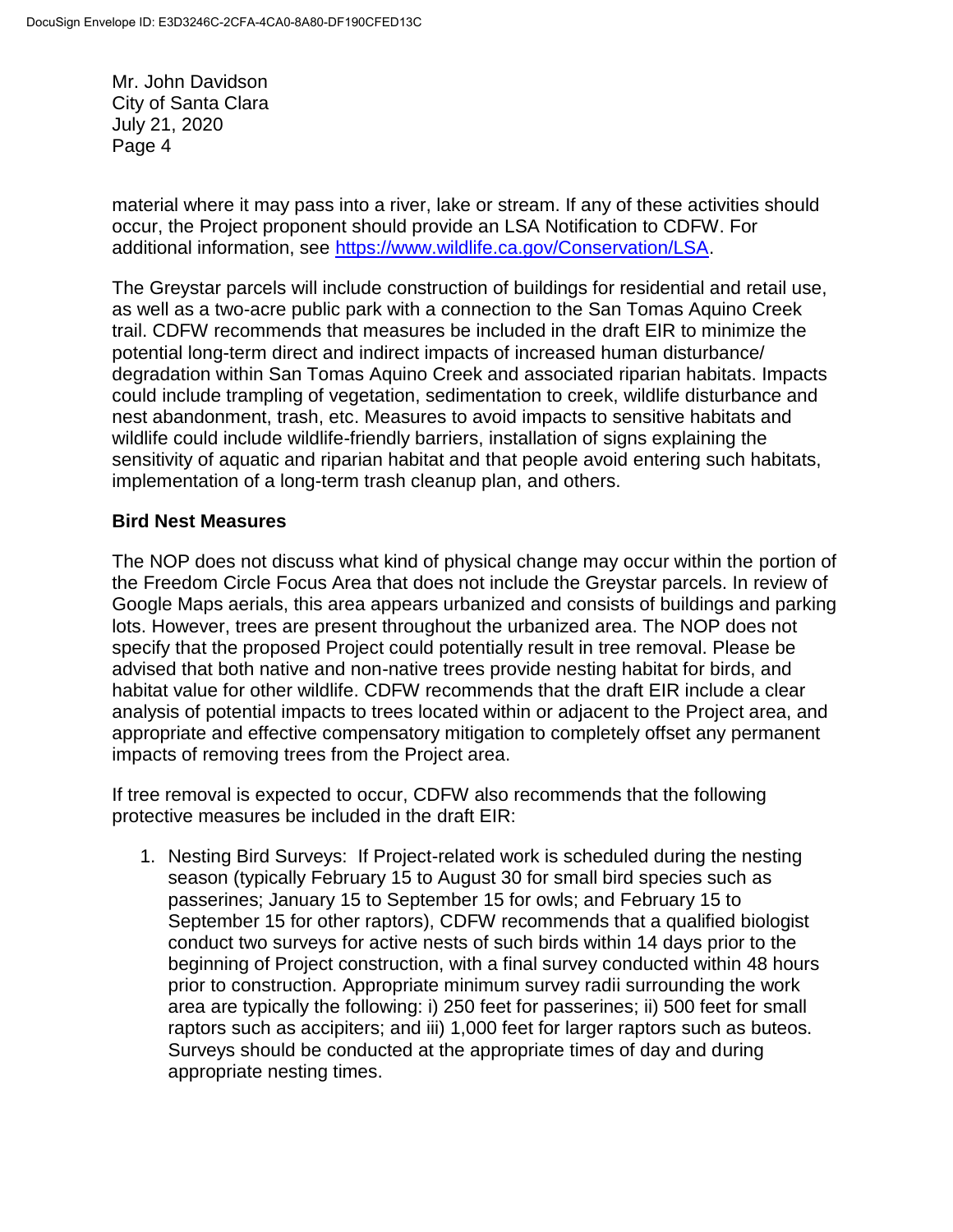> 2. Active Nest Buffers: If the qualified biologist documents active nests within the Project area or in nearby surrounding areas, an appropriate buffer between the nest and active construction should be established. The buffer should be clearly marked and maintained until the young have fledged and are foraging independently. Prior to construction, the qualified biologist should conduct baseline monitoring of the nest to characterize "normal" bird behavior and establish a buffer distance which allows the birds to exhibit normal behavior. The qualified biologist should monitor the nesting birds daily during construction activities and increase the buffer if the birds show signs of unusual or distressed behavior (e.g. defensive flights and vocalizations, standing up from a brooding position, and/or flying away from the nest). If buffer establishment is not possible, the qualified biologist or construction foreman should have the authority to cease all construction work in the area until the young have fledged and the nest is no longer active.

## **ENVIRONMENTAL DATA**

CEQA requires that information developed in draft environmental impact reports be incorporated into a data base which may be used to make subsequent or supplemental environmental determinations. [Pub. Resources Code, § 21003, subd. (e)]. Accordingly, please report any special-status species and natural communities detected during Project surveys to the California Natural Diversity Database (CNDDB). The CNNDB field survey form can be found at the following link:

[https://wildlife.ca.gov/Data/CNDDB/Submitting-Data#44524420-pdf-field-survey-form.](https://wildlife.ca.gov/Data/CNDDB/Submitting-Data#44524420-pdf-field-survey-form) The completed form can be mailed electronically to CNDDB at the following email address: [CNDDB@wildlife.ca.gov.](mailto:cnddb@dfg.ca.gov) The types of information reported to CNDDB can be found at the following link: [https://wildlife.ca.gov/Data/CNDDB/Plants-and-Animals.](https://wildlife.ca.gov/Data/CNDDB/Plants-and-Animals)

## **FILING FEES**

CDFW anticipates that the Project will have an impact on fish and/or wildlife, and assessment of filing fees is necessary (Fish and Game Code, § 711.4; Pub. Resources Code, § 21089). Fees are payable upon filing of the Notice of Determination by the Lead Agency and serve to help defray the cost of environmental review by CDFW.

#### **CONCLUSION**

CDFW appreciates the opportunity to comment on the NOP to assist the City in identifying and mitigating Project impacts on biological resources.

Questions regarding this letter or further coordination should be directed to Ms. Kristin Garrison, Environmental Scientist, at (707) 944-5534 or by email at [Kristin.Garrison@wildlife.ca.gov;](mailto:Kristin.Garrison@wildlife.ca.gov) or Ms. Brenda Blinn, Senior Environmental Scientist (Supervisory), at (707) 944-5541 or by email at [Brenda.Blinn@widlife.ca.gov.](mailto:Brenda.Blinn@widlife.ca.gov)